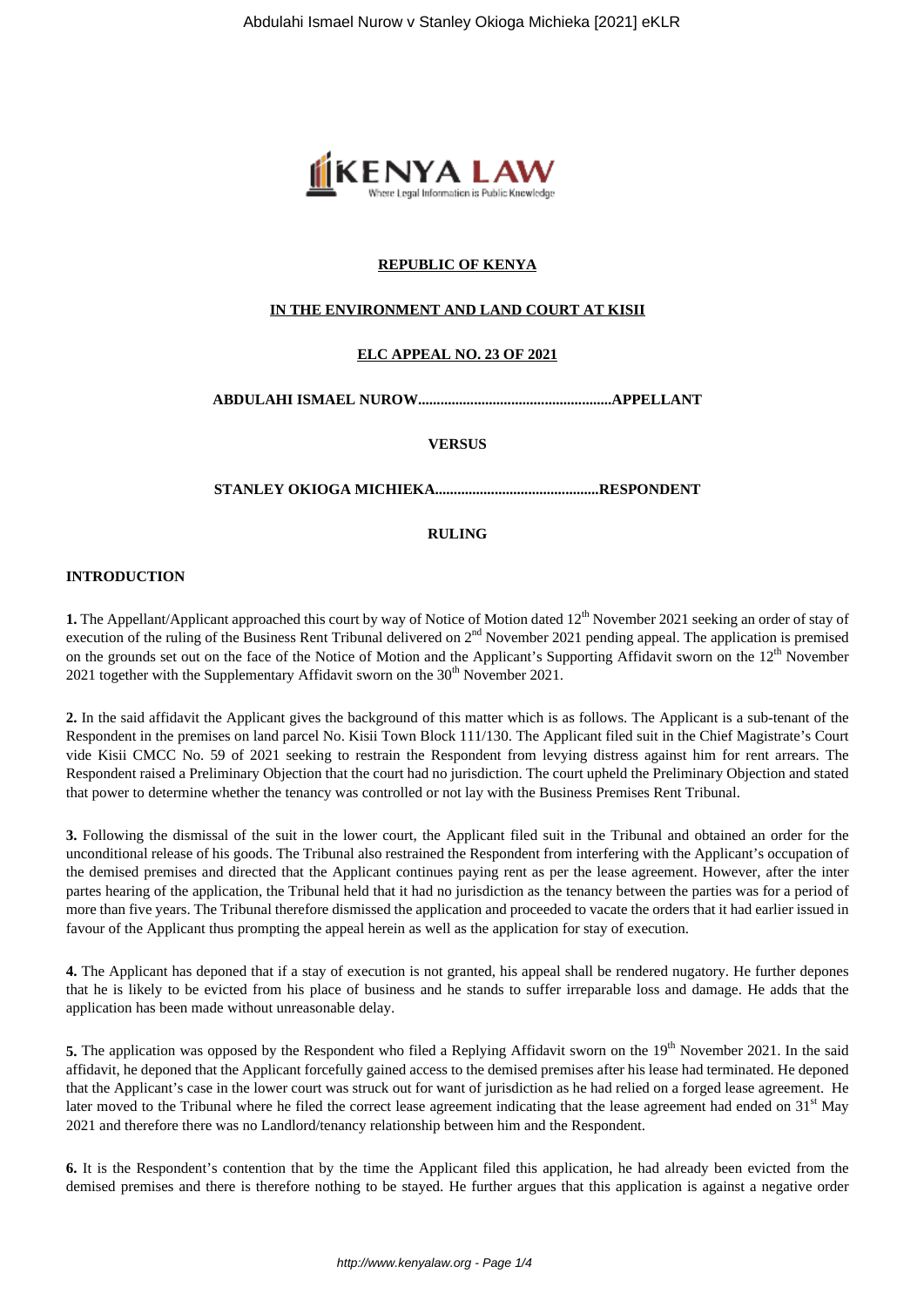which is not capable of being styed.

**7.** The Respondent avers that the Applicant has not demonstrated that he stands to suffer substantial loss nor has he averred in his affidavit that he is willing to provide security to safeguard the interests of the Respondent. He is of the view that if the court is inclined to grant a stay of execution then the Applicant should be ordered to deposit Kshs. 1,000,000/= as security for costs which is equivalent to the outstanding rent.

**8.** The court directed that the application be canvassed by way of written submissions. Both parties filed their submissions and they were given an opportunity to briefly highlight them.

**9.** In his submissions counsel for the Applicant emphasized that the Applicant was facing imminent eviction as both the lower court and the Tribunal had downed their tools citing lack of jurisdiction. He conceded that two lease agreements starting on 1<sup>st</sup> April 2016 were presented to the court. The first one indicates that the lease was to end on  $31<sup>st</sup>$  May 2021 while the second one indicates that the lease was to end on  $15<sup>th</sup>$ . June 2021. It was his submission that even though he obtained interim orders of stay from the Tribunal, the Respondent did not comply with the said orders as he refused to reopen the premises and allow him to occupy the premises while paying rent as per the lease agreement. He faults the Tribunal for holding that it had no jurisdiction as this resulted in the Applicant being exposed.

**10.** Regarding the application for stay execution, he holds the view that the Applicant has met the conditions under Order 42 Rule 6 of the Civil Procedure Rules by demonstrating that he shall suffer substantial loss, filing the application without delay and agreeing to abide by any condition that the court may impose. He submitted that the Applicant had cleared the rent arrears that were outstanding at the time the Respondent levied distress and he was willing to continue paying the monthly rent as per the lease agreement. It was his contention that if the application was not granted, the appeal would be rendered nugatory.

**11.** On the other hand, counsel for the Respondent submitted that the relationship between the Applicant and the Respondent was governed by the lease agreement which ended on 31<sup>st</sup> May 2021 and the Tribunal was therefore right to down its tools as there was no Landlord/Tenant relationship between the parties. He faulted the Applicant for presenting what he termed as a forged lease agreement before the lower court. It was his further submission that even though the Applicant was in possession of the demised premises, he was not carrying on any business as the premises were locked. He refuted the assertion that the Applicant had met the conditions for stay of execution and argued that in any event the court could not stay a negative order dismissing the applicant's suit. He submitted that if the court was inclined to grant the application for stay then the Applicant should be ordered to pay security for costs in the sum of Kshs. 1,000,000/= being the equivalent of the outstanding rent.

## **ISSUES FOR DETERMINATION**

**12.** Having considered the background of this case, the Notice of Motion, rival affidavits and submissions, the only issue for determination is whether execution should be stayed pending appeal.

## **ANALYSIS AND DETERMINATION**

**13.** The principles that guide the courts while considering an application for stay pending appeal are now well settled. The substantive provision for grant of stay pending appeal is to be found under Order 42 Rule 6 of the Civil Procedure Rules.

Order 42 Rule 6 provides in part as follows: -

*6.(1) No appeal or second appeal shall operate as a stay of execution or proceedings under a decree or order appealed from except in so far as the court appealed from may order but, the court appealed from may for sufficient cause order stay of execution of such decree or order, and whether the application for such stay shall have been granted or refused by the court appealed from, the court to which such appeal is preferred shall be at liberty, on application being made, to consider such application and to make such order thereon as may to it seem just, and any person aggrieved by an order of stay made by the court from whose decision the appeal is preferred may apply to the appellate court to have such order set aside.* 

*(2) No order for stay of execution shall be made under sub-rule (1) unless—*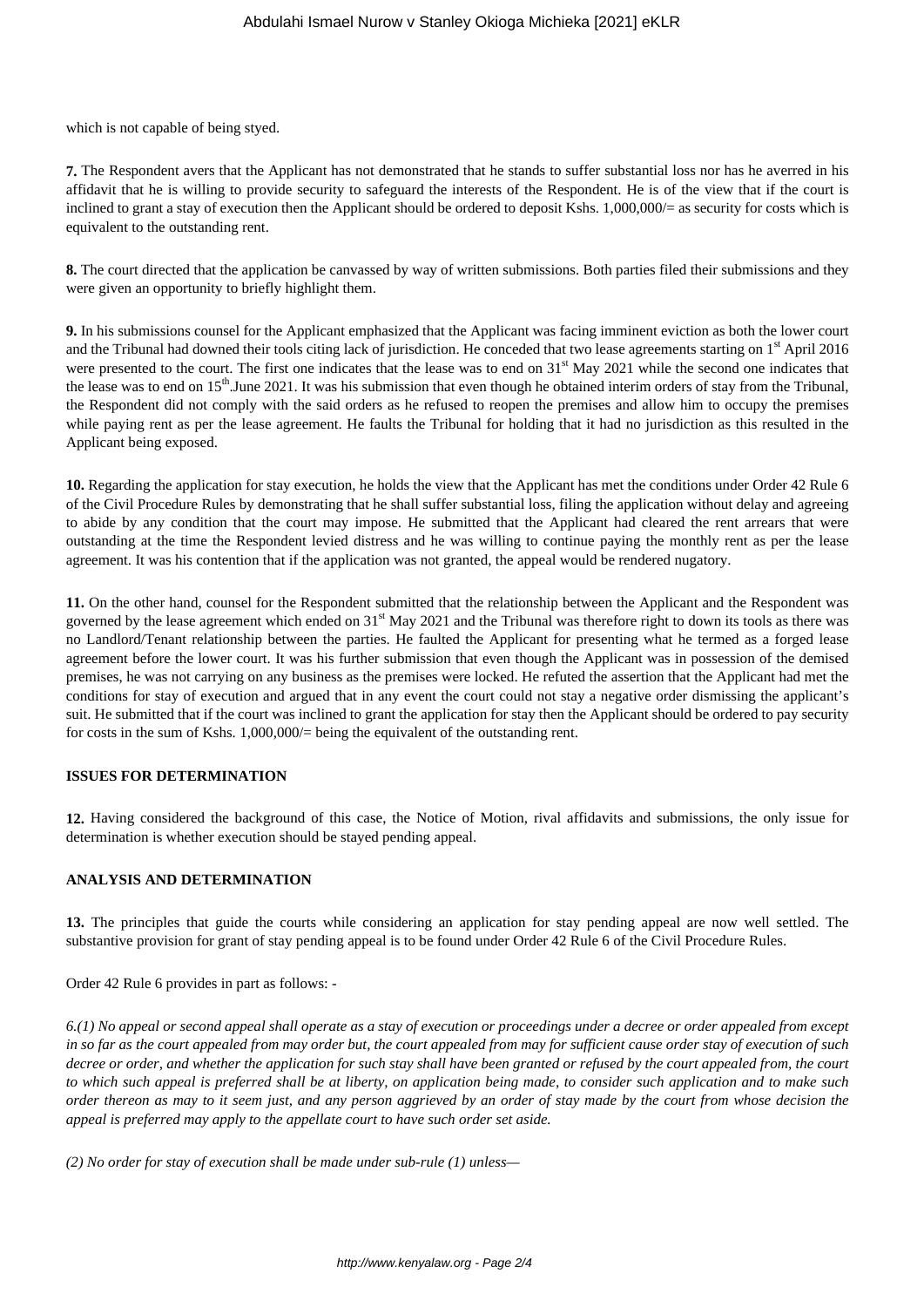*(a) the court is satisfied that substantial loss may result to the applicant unless the order is made and that the application has been made without unreasonable delay; and* 

*(b) such security as the court orders for the due performance of such decree or order as may ultimately be binding on him has been given by the applicant.* 

*(3) Notwithstanding anything contained in sub-rule (2), the court shall have power, without formal application made, to order upon such terms as it may deem fit a stay of execution pending the hearing of a formal application.* 

*(4) For the purposes of this rule an appeal to the Court of Appeal shall be deemed to have been filed when under the Rules of that Court notice of appeal has been given.*

**14.** The first question I must answer if whether the Applicant has demonstrated that he will suffer substantial loss.

**15.** In the case of **Masisi Mwita v Damaris Wanjiku Njeri [2016] eKLR** the court considered the question of what constitutes substantial loss. Mativo J stated as follows:-

**"The corner stone of the jurisdiction of the court under Order 42 of the Civil Procedure Rules is that substantial loss would result to the applicant unless a stay of execution is granted. What constitutes substantial loss was broadly discussed by Gikonyo J in the case of** *James Wangalwa & Another vs Agnes Naliaka Cheseto* **where it was held** *inter alia* **that:-**

*"No doubt, in law, the fact that the process of execution has been put in motion, or is likely to be put in motion, by itself, does not amount to substantial loss. Even when execution has been levied and completed, that is to say, the attached properties have been sold, as is the case here, does not in itself amount to substantial loss under Order 42 Rule 6 of the CPR. This is so because execution is a lawful process.*

*The applicant must establish other factors which show that the execution will create a state of affairs that will irreparably affect or negate the very essential core of the applicant as the successful party in the appeal. This is what substantial loss would entail, a question that was aptly discussed in the case of Silverstein vs. Chesoni, …………….the issue of substantial loss is the cornerstone of both jurisdictions. Substantial loss is what has to be prevented by preserving the status quo because such loss would render the appeal nugatory"*

**16.** In the instant case the Applicant has deponed that he stands to suffer substantial loss as he has heavily invested in his business. He also paid a deposit of Kshs. 850, 000/= as goodwill in addition to the monthly rent. This assertion has not been controverted by the Respondent. It is therefore my finding that the Applicant has demonstrated that if execution is not stayed, he will suffer substantial loss.

**17.** The second question is whether the application has been filed without unreasonable delay. The Applicant has also demonstrated that he filed his application only ten days after the ruling was delivered hence there was no delay.

**18.** The last condition is the issue of security for costs.

With regard to security for costs, counsel for the Applicant submitted that the Applicant is willing to abide by any conditions that the court may impose.

There is no doubt that if a stay is not granted, the appeal will be reduced to an academic exercise. However, I must point out that the Applicant should not cry foul as he is the one who created confusion both in the lower court and at the Tribunal by presenting two different lease agreements.

**19.** Be that as it may, I am of the view that the Applicant should not be prevented from exercising his cherished right of appeal which is guaranteed by the constitution.

**20.** In the premises, and in the interest of justice, I grant the application on condition that the Applicant furnishes security for costs